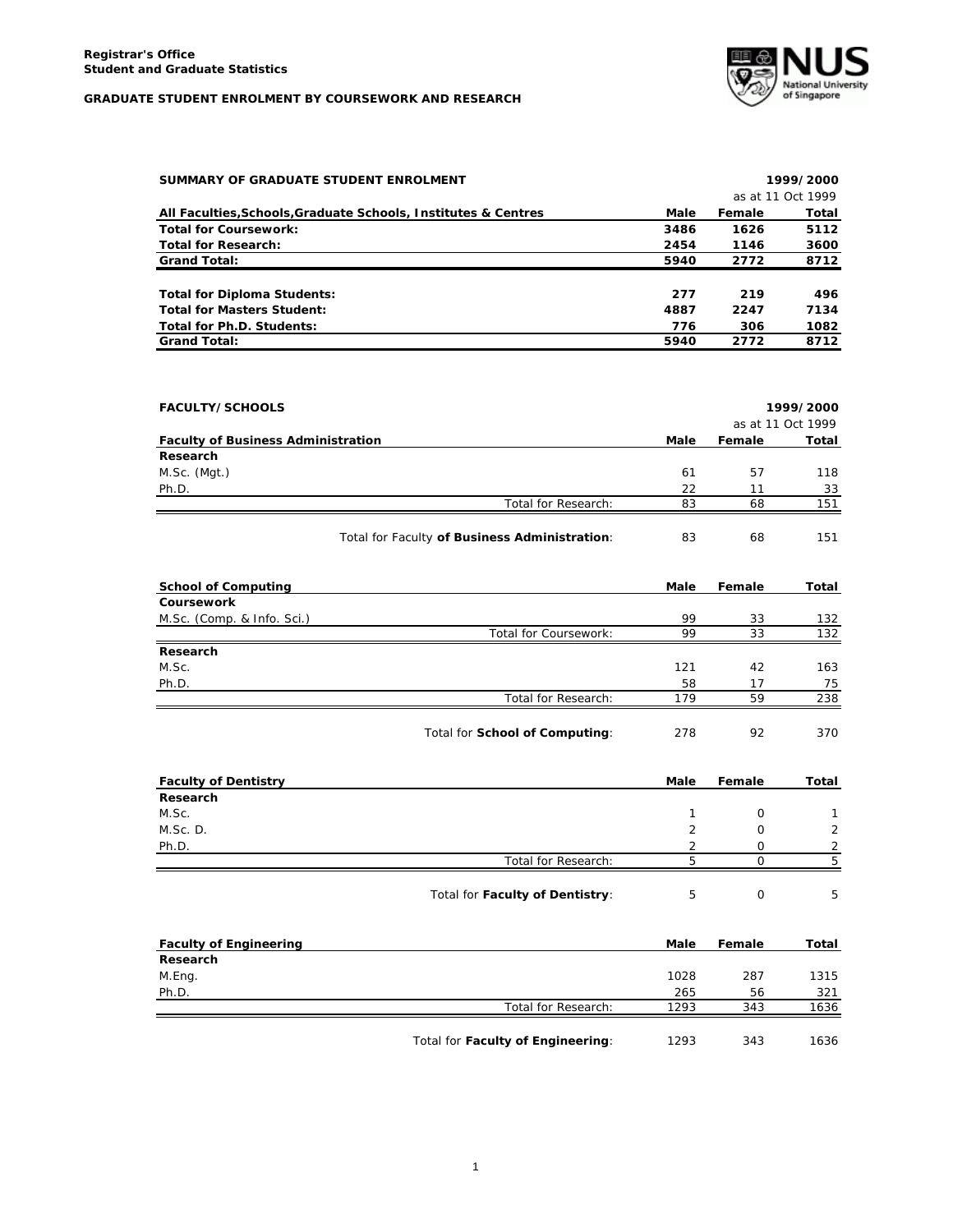

| <b>Faculty of Law</b>      |                                | Male         | Female         | Total          |
|----------------------------|--------------------------------|--------------|----------------|----------------|
| Coursework                 |                                |              |                |                |
| Dip.Bus.Law                |                                | 0            | $\mathbf{1}$   | $\mathbf{1}$   |
| Grad.Dip. Law              |                                | 12           | 6              | 18             |
| Grad.Dip.Sing. Law         |                                | 23           | 27             | 50             |
| Postgraduate Dip. Law      |                                | $\mathbf{1}$ | 2              | 3              |
|                            | Sub Total:                     | 36           | 36             | 72             |
| Joint LL.M.                |                                | $\mathbf{1}$ | 6              | $\overline{7}$ |
| LL.M.                      |                                | 22           | 23             | 45             |
| M.C.L.                     |                                | 4            | 6              | 10             |
|                            | Sub Total:                     | 27           | 35             | 62             |
|                            | Total for Coursework:          | 63           | 71             | 134            |
| Research                   |                                |              |                |                |
| LL.M.                      |                                | 7            | 4              | 11             |
| Ph.D.                      |                                | 3            | $\overline{2}$ | 5              |
|                            | Total for Research:            | 10           | 6              | 16             |
|                            | Total for Faculty of Law:      | 73           | 77             | 150            |
|                            |                                |              |                |                |
| <b>Faculty of Medicine</b> |                                | Male         | Female         | Total          |
| Research                   |                                |              |                |                |
| D.Surg.                    |                                | $\mathbf{1}$ | $\mathbf 0$    | $\mathbf{1}$   |
| M.D.                       |                                | 26           | 10             | 36             |
| M.Sc.                      |                                | 58           | 103            | 161            |
| Ph.D.                      |                                | 74           | 49             | 123            |
|                            | Total for Research:            | 159          | 162            | 321            |
|                            | Total for Faculty of Medicine: | 159          | 162            | 321            |
| <b>Faculty of Science</b>  |                                | Male         | Female         | Total          |
| Coursework                 |                                |              |                |                |
| Grad.Dip.Math              |                                | 10           | 10             | 20             |
|                            | Sub Total:                     | 10           | 10             | 20             |
| M.Sc. (Clinical Pharmacy)  |                                | $\mathbf{1}$ | 5              | 6              |
| M.Sc. (Mathematics)        |                                | 6            | $\mathsf{O}$   | 6              |
| M.Sc. (Statistics)         |                                | 26           | 11             | 37             |
|                            | Sub Total:                     | 33           | 16             | 49             |
|                            | Total for Coursework:          | 43           | 26             | 69             |
| Research                   |                                |              |                |                |
| M.Sc.                      |                                | 235          | 165            | 400            |
| M.Sc. (Pharm.)             |                                | 18           | 15             | 33             |
| Ph.D.                      |                                | 226          | 101            | 327            |
|                            | Total for Research:            | 479          | 281            | 760            |
|                            |                                |              |                |                |

| <b>GRADUATE SCHOOLS</b>                   |            |      | 1999/2000 |                   |
|-------------------------------------------|------------|------|-----------|-------------------|
|                                           |            |      |           | as at 11 Oct 1999 |
| Graduate School of Arts & Social Sciences |            | Male | Female    | Total             |
| Coursework                                |            |      |           |                   |
| Grad.Dip.Social Research                  |            |      |           | 5.                |
| Grad.Dip.Social Work                      |            | Q    | 21        | 30                |
|                                           | Sub Total: |      | 24        | 35                |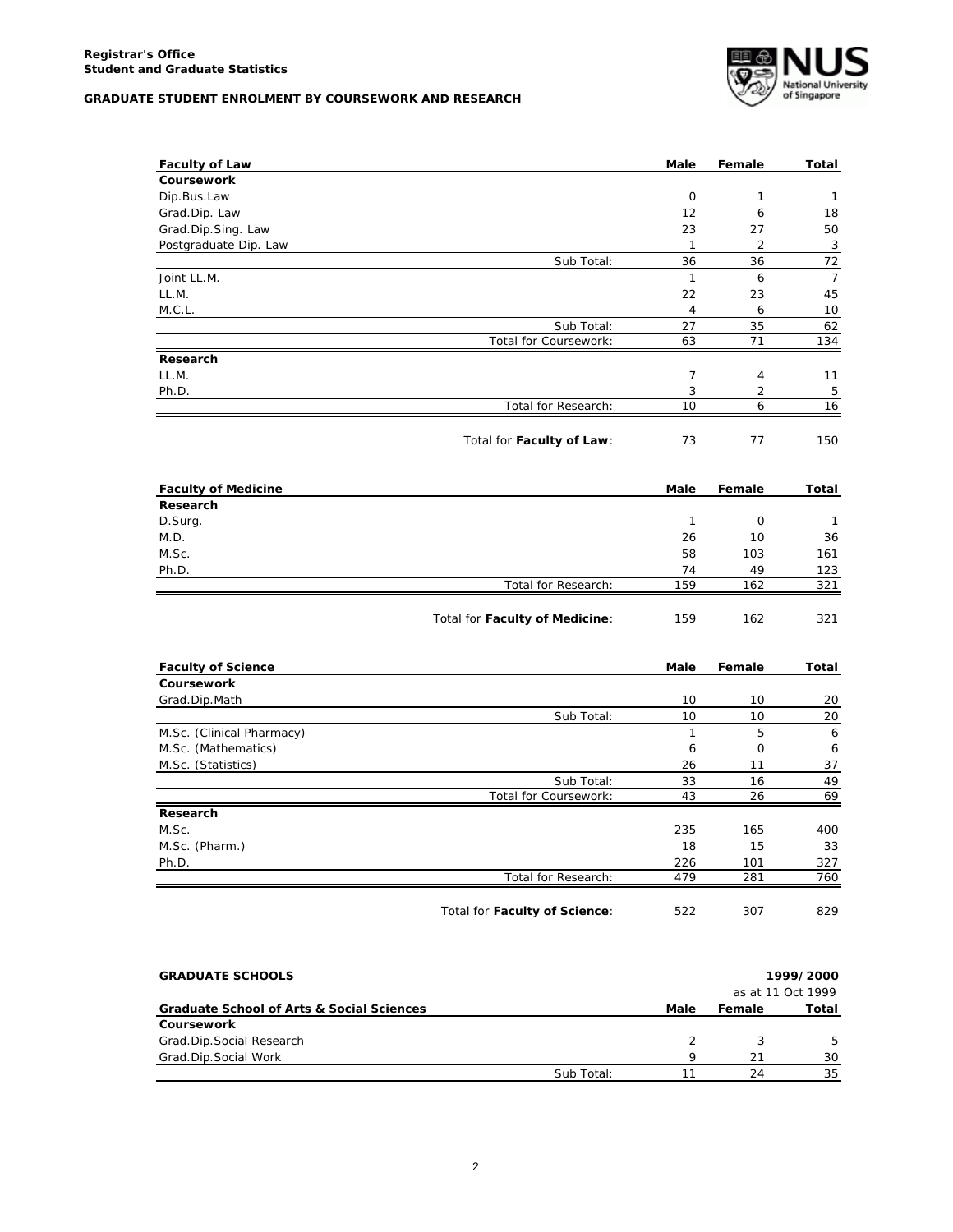

| M.A. (Chinese Studies)                               | 26             | 40             | 66           |
|------------------------------------------------------|----------------|----------------|--------------|
| M.A. (Eng.Lit.)                                      | $\mathbf 0$    | 1              | $\mathbf{1}$ |
| M.A. (English Studies)                               | 42             | 184            | 226          |
| M.A. (S.E. Asian Studies)                            | 36             | 38             | 74           |
| M.P.P.                                               | 26             | 22             | 48           |
| M.Soc.Sci. (Appl. Econs.)                            | 48             | 34             | 82           |
| M.Soc.Sci. (Appl. Psychology)                        | 5              | 10             | 15           |
| M.Soc.Sci. (Appl. Sociology)                         | 24             | 41             | 65           |
| M.Soc.Sci. (Econs)                                   | 27             | 22             | 49           |
| M.Soc.Sci. (Social Work)                             | $\overline{7}$ | 12             | 19           |
| Sub Total:                                           | 241            | 404            | 645          |
| Total for Coursework:                                | 252            | 428            | 680          |
| Research                                             |                |                |              |
| M.A.                                                 | 50             | 62             | 112          |
| M.Soc.Sci.                                           | 25             | 34             | 59           |
| Ph.D.                                                | 42             | 32             | 74           |
| Total for Research:                                  | 117            | 128            | 245          |
| Total for Graduate School of Arts & Social Sciences: | 369            | 556            | 925          |
| <b>Graduate School of Built Environment</b>          | Male           | Female         | Total        |
| Coursework                                           |                |                |              |
| M.A. (Urban Design)                                  | 7              | $\mathbf{1}$   | 8            |
| M.Arch.                                              | 67             | 69             | 136          |
| M.Sc. (Bldg.Sc.)                                     | 88             | 13             | 101          |
| M.Sc. (Project Mgt.)                                 | 64             | 21             | 85           |
| M.Sc. (Real Estate)                                  | 60             | 31             | 91           |
| Total for Coursework:                                | 286            | 135            | 421          |
| Research                                             |                |                |              |
| M.A. (Arch.)                                         | 4              | 10             | 14           |
| M.Bldg.Sc.                                           | 2              | 1              | 3            |
| M.Sc. (Building)                                     | 10             | 5              | 15           |
| M.Sc. (Estate Management)                            | 8              | 9              | 17           |
| Ph.D.                                                | 9              | 4              | 13           |
| Total for Research:                                  | 33             | 29             | 62           |
| Total for Graduate School of Built Environment:      | 319            | 164            | 483          |
| <b>Graduate School of Business</b>                   | Male           | Female         | Total        |
|                                                      |                |                |              |
| Coursework                                           |                |                |              |
| Dip.Bus.Admin.                                       | 14             | 11             | 25           |
| Grad.Dip.Bus.Admin.                                  | 97             | 50             | 147          |
| Sub Total:                                           | 111            | 61             | 172          |
| Asia-Pacific Executive MBA                           | 43             | 13             | 56           |
| Asia-Pacific Executive MBA (conducted in Chinese)    | 34             | 7              | 41           |
| Joint MBA/LLM                                        | 4              | $\overline{2}$ | 6            |
| M.B.A.                                               | 197            | 82             | 279          |
| M.B.A. (conducted in Chinese)                        | 230            | 104            | 334          |
| M.Sc. (Applied Finance)                              | 28             | 11             | 39           |
| M.Sc. (Asia Pacific Human Resource Mgt.)             | 23             | 41             | 64           |
| M.Sc. (Financial Engineering)                        | 54             | 17             | 71           |
| M.Sc. (Marketing)                                    | 10             | 21             | 31           |
| M.Sc. (Mgt. of Tech.)<br>Sub Total:                  | 182<br>805     | 56<br>354      | 238<br>1159  |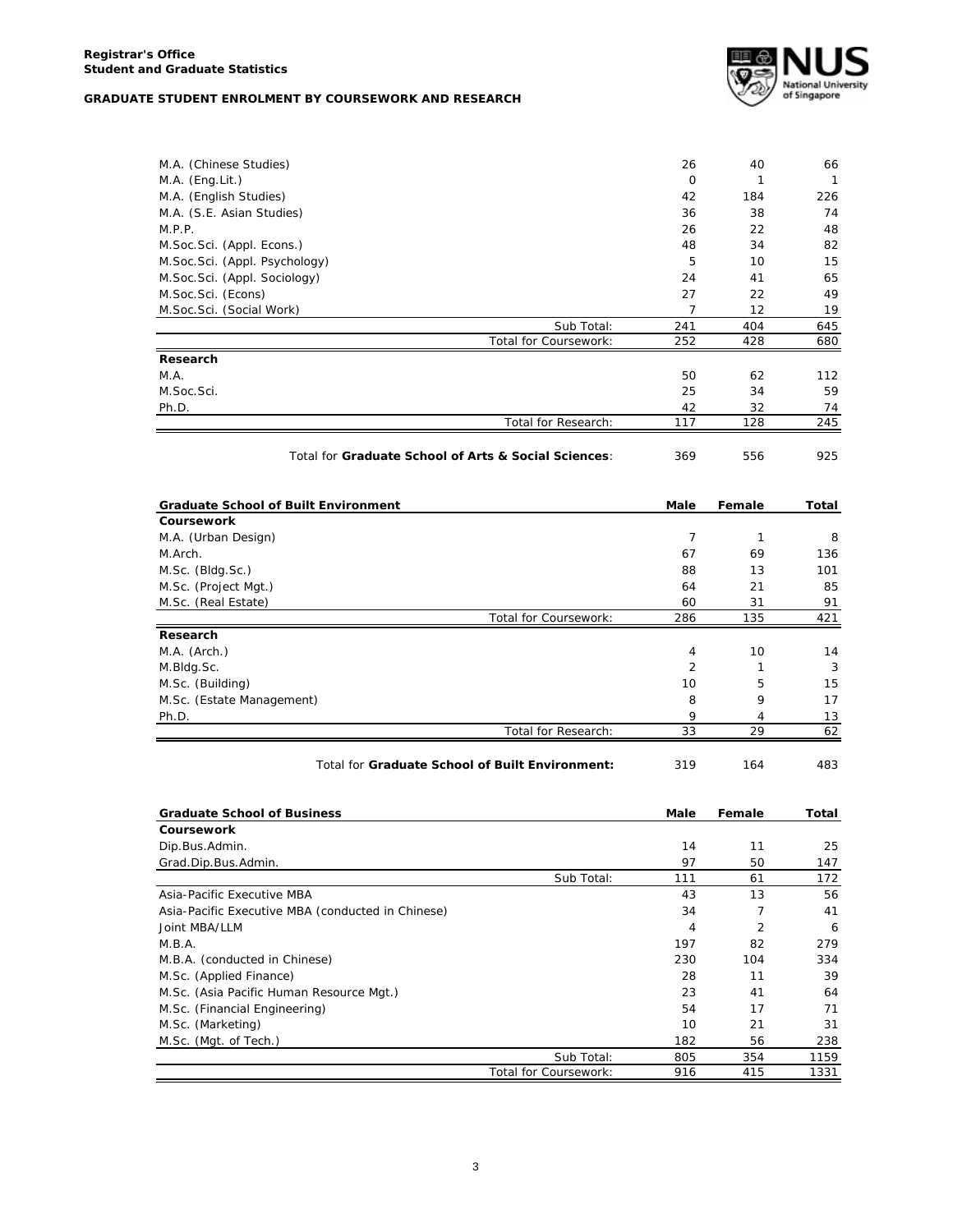

| Total for Graduate School of Business: | 916 | 415 | 1331 |
|----------------------------------------|-----|-----|------|
|                                        |     |     |      |

| <b>Graduate School of Dental Studies</b> |                       | Male | Female | Total |
|------------------------------------------|-----------------------|------|--------|-------|
| Coursework                               |                       |      |        |       |
| M.D.S. (Endodontics)                     |                       |      |        | 3     |
| M.D.S. (Oral & Maxillofacial Surg.)      |                       | 3    |        | 5     |
| M.D.S. (Orthodontics)                    |                       | 6    | 3      | 9     |
| M.D.S. (Prosthodontics)                  |                       |      |        |       |
|                                          | Sub Total:            | 12   |        | 20    |
|                                          | Total for Coursework: | 12   |        | 20    |

| Total for Graduate School of Dental Studies: |  |  |  |
|----------------------------------------------|--|--|--|
|----------------------------------------------|--|--|--|

| <b>Graduate School of Engineering</b> |                       | Male | Female | Total |
|---------------------------------------|-----------------------|------|--------|-------|
| <b>Coursework</b>                     |                       |      |        |       |
| Grad.Dip.Aviation Mgt.                |                       | 9    | 5      | 14    |
| Grad.Dip.Env.Eng.                     |                       | 14   | 21     | 35    |
|                                       | Sub Total:            | 23   | 26     | 49    |
| M.Sc. (Chem. Eng.)                    |                       | 24   | 4      | 28    |
| M.Sc. (Civil Eng.)                    |                       | 232  | 49     | 281   |
| M.Sc. (Elect. Eng.)                   |                       | 445  | 74     | 519   |
| M.Sc. (Env. Eng.)                     |                       | 48   | 32     | 80    |
| M.Sc. (Ind. & Sys. Eng.)              |                       | 175  | 39     | 214   |
| M.Sc. (Mat'l Sc. & Eng.)              |                       | 66   | 32     | 98    |
| M.Sc. (Mech. Eng.)                    |                       | 155  | 11     | 166   |
| M.Sc. (Mechatronics)                  |                       | 76   | 2      | 78    |
| M.Sc. (SHE)                           |                       | 72   | 17     | 89    |
| M.Sc. (Transp. Sys. & Mgt.)           |                       | 34   | 10     | 44    |
|                                       | Sub Total:            | 1327 | 270    | 1597  |
|                                       | Total for Coursework: | 1350 | 296    | 1646  |

| Total for Graduate School of Engineering: | 1350 | 296 | 1646 |
|-------------------------------------------|------|-----|------|
|-------------------------------------------|------|-----|------|

| <b>Graduate School of Medical Studies</b>        |                       | Male | Female | Total |
|--------------------------------------------------|-----------------------|------|--------|-------|
| Coursework                                       |                       |      |        |       |
| Grad.Dip. Basic Ultrasonography (Obst. & Gynae.) |                       | 6    | 8      | 14    |
| Grad.Dip. Family Practice Dermatology            |                       | 15   | 6      | 21    |
| Grad.Dip. Occup.Med.                             |                       | 14   | 6      | 20    |
| Grad.Dip. Psychotherapy                          |                       | 8    | 13     | 21    |
|                                                  | Sub Total:            | 43   | 33     | 76    |
| M.Med. (Anaesthesia)                             |                       | 8    | 9      | 17    |
| M.Med. (Diagnostic Radiology)                    |                       | 5    | 2      | 7     |
| M.Med. (Family Medicine)                         |                       | 21   | 16     | 37    |
| M.Med. (Obst. & Gynae.)                          |                       | 0    |        |       |
| M.Med. (OM)                                      |                       | 3    | 3      | 6     |
| M.Med. (PH)                                      |                       | 4    |        | 8     |
| M.Med. (Psychiatry)                              |                       | 2    |        | 3     |
| M.Med. (Surgery)                                 |                       | 5    | 2      |       |
|                                                  | Sub Total:            | 48   | 38     | 86    |
|                                                  | Total for Coursework: | 91   | 71     | 162   |
| Research                                         |                       |      |        |       |
| M.Sc. (Clinical Science)                         |                       | 5    | 6      | 11    |
|                                                  | Total for Research:   | 5    | 6      | 11    |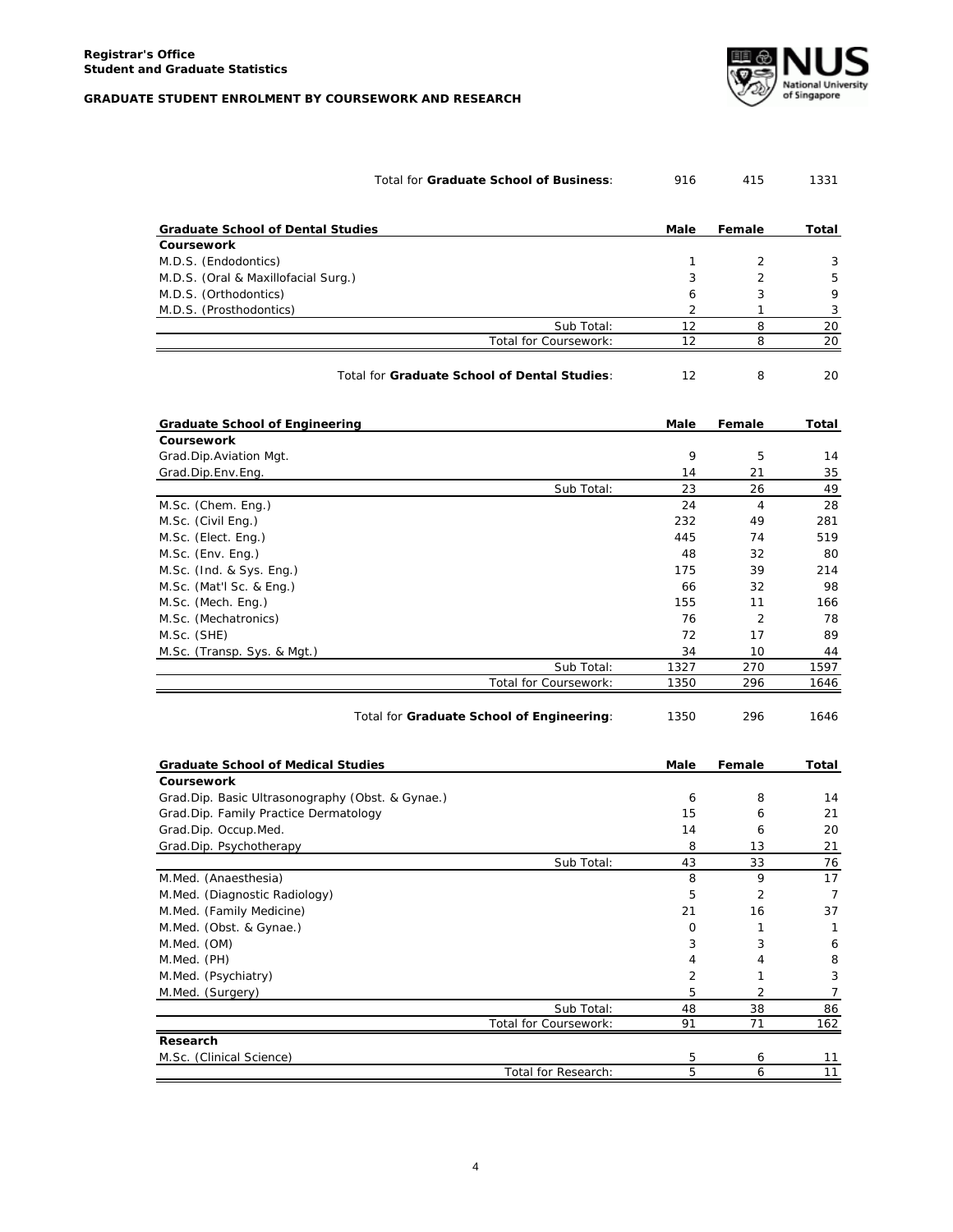

| Total for Graduate School of Medical Studies: |  | 173 |
|-----------------------------------------------|--|-----|
|                                               |  |     |

| <b>INSTITUTES/CENTRES</b>                                |                |                | 1999/2000         |  |
|----------------------------------------------------------|----------------|----------------|-------------------|--|
|                                                          |                |                | as at 11 Oct 1999 |  |
| <b>East Asian Institute</b>                              | Male           | Female         | Total             |  |
| Research                                                 |                |                |                   |  |
| Ph.D.                                                    | 1              | 0              | 1                 |  |
| Total for Research:                                      | $\mathbf{1}$   | $\mathbf 0$    | $\mathbf{1}$      |  |
| Total for East Asian Institute:                          | $\mathbf{1}$   | $\mathbf 0$    | $\mathbf{1}$      |  |
| Institute of Materials Research & Engineering            | Male           | Female         | Total             |  |
| Research                                                 |                |                |                   |  |
| M.Eng.                                                   | $\overline{4}$ | 2              | 6                 |  |
| M.Sc.                                                    | $\mathbf{1}$   | 3              | 4                 |  |
| Ph.D.                                                    | 6              | $\mathbf{1}$   | 7                 |  |
| Total for Research:                                      | 11             | 6              | 17                |  |
| Total for Institute of Materials Research & Engineering: | 11             | 6              | 17                |  |
| <b>Institute of Molecular &amp; Cell Biology</b>         | Male           | Female         | Total             |  |
| Research                                                 |                |                |                   |  |
| M.Sc.                                                    | $\overline{7}$ | 13             | 20                |  |
| Ph.D.                                                    | 18             | 11             | 29                |  |
| Total for Research:                                      | 25             | 24             | 49                |  |
| Total for Institute of Molecular & Cell Biology:         | 25             | 24             | 49                |  |
| <b>Institute of Molecular Agrobiology</b>                | Male           | Female         | Total             |  |
| Research                                                 |                |                |                   |  |
| M.Sc.                                                    | $\mathbf{1}$   | $\mathbf 0$    | $\mathbf{1}$      |  |
| Ph.D.                                                    | $\overline{7}$ | 7              | 14                |  |
| Total for Research:                                      | 8              | $\overline{7}$ | 15                |  |
| Total for Institute of Molecular Agrobiology:            | 8              | 7              | 15                |  |
| <b>Institute of Systems Science</b>                      | Male           | Female         | Total             |  |
| <b>Coursework</b>                                        |                |                |                   |  |
| Dip.Syst.Anal.                                           | 43             | 29             | 72                |  |
| Sub Total:                                               | 43             | 29             | 72                |  |
| M.Tech. (Knowledge Eng.)                                 | 119            | 17             | 136               |  |
| M.Tech. (Software Eng.)                                  | 180            | 84             | 264               |  |
| Sub Total:                                               | 299            | 101            | 400               |  |
| Total for Coursework:                                    | 342            | 130            | 472               |  |
| Total for Institute of Systems Science:                  | 342            | 130            | 472               |  |
| Kent Ridge Digital Labs                                  | Male           | Female         | Total             |  |
| Research                                                 |                |                |                   |  |